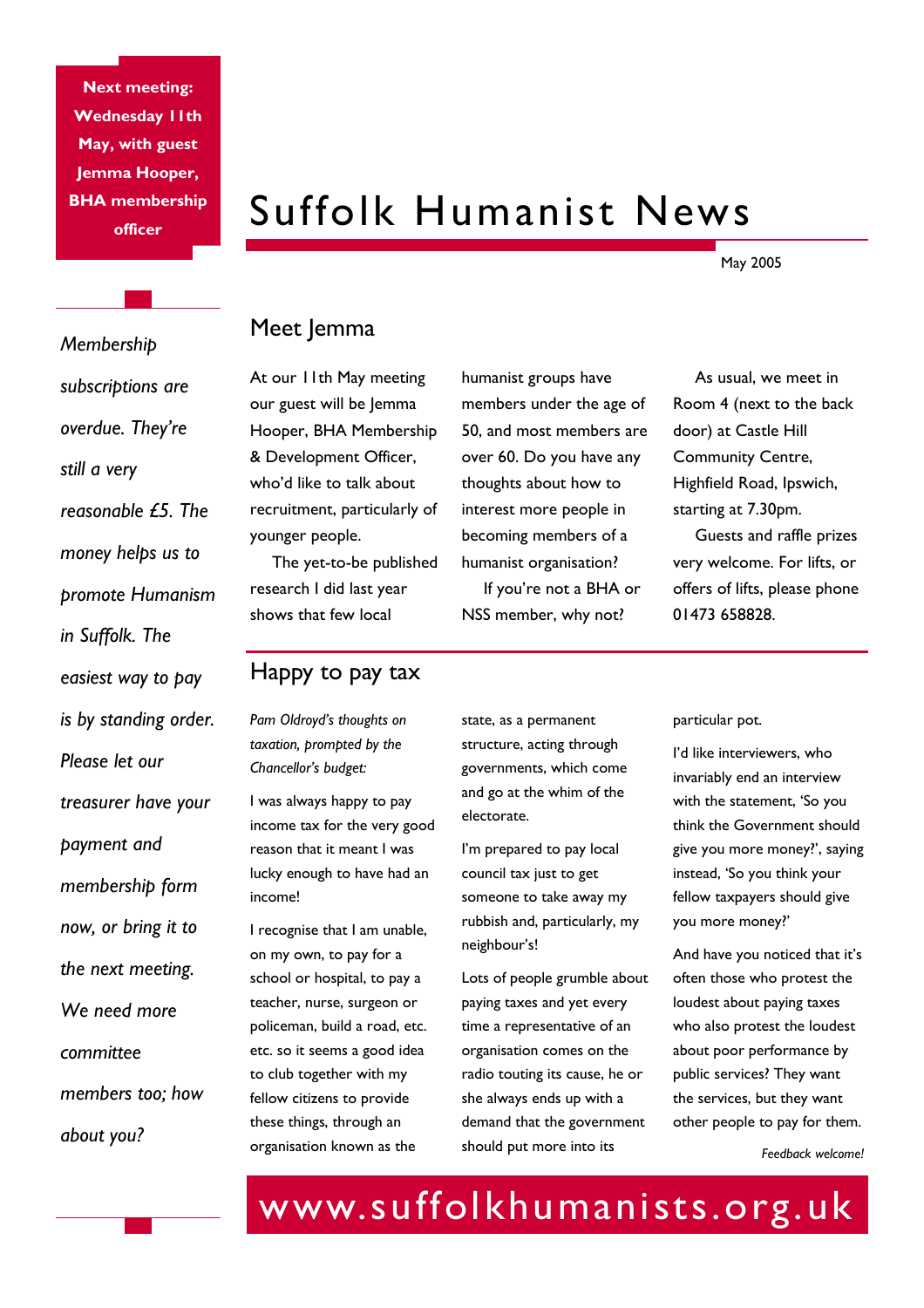# Suffolk Humanist News



**Michael Imison, our new Chair** 

*Membership subscriptions are overdue. They're still a very reasonable £5, which helps us to promote Humanism in Suffolk. The easiest way to pay is by standing order. Please let our treasurer have your form now.* 

Thank you<br>to everyone<br>who helped<br>last year

### Annual General Meeting

At our AGM on 9th March the following people were elected as officers and committee members —

Chair: Michael Imison Vice-Chair: Peter Davidson Secretary: Margaret Nelson Treasurer: David Mitchell Committee member: Derek Mason

 There are vacancies for two more committee members. Please let us know if you're interested.

#### **Chairperson's Report**  *Margaret Nelson*

 We continue to meet every other month with good attendances, though no one wants to revert to monthly meetings.

 Michael (Imison) attended the BHA AGM and the BHA Groups' Annual Meeting (GRAM) – thank you Michael.

 I've continued to do Thought for the Day on BBC Suffolk. David (Mitchell) won't do any more for a while, due to family commitments. We've reviewed the papers a couple of times.

 I resigned from the Suffolk Inter-Faith Resource board last year, but continue as a tutor and a member of the Forum of Faiths. There was a forum on Justice at the new Crown Courts in Ipswich in September, and one on Democracy and Citizenship in the new County Council HQ in February this year. I wrote papers for both, as I couldn't attend, and Michael delivered the latter. SIFRE has published the Justice papers in a booklet and is preparing another on Democracy.

 I was invited to join a panel of advisors to the new East of England Faiths Agency, run by David and Cynthia Capey of SIFRE. David

(Mitchell) and I went to St. Neot's in Cambridgeshire at the end of February to contribute to a training session on diversity issues organised with EEFA for GO-East – the Government Office for the East of England.

 I'm still a member of Suffolk's Standing Advisory Council on Religious Education, which has discussed how to put the new guidelines on RE into effect; a county conference is being arranged.

 I'm grateful to Marie (Haworth) for her Music Quiz last May; to Joan and Ted Matthews and Michael for the Music & Poetry Buffet Supper in October; to the Ceremonies Team for their continuing good work and friendly co-operation; to the committee, especially David, and to Derek (Mason), who dealt with the raffles until recently. Thanks to those who've provided lifts to other members, and an especially big thank you to Jan (Schmidt) who's continued to provide our refreshments and refused to be reimbursed for her outlay, so we make a profit at every meeting.

 You may remember that last spring I contributed to the County Council's consultation on free school transport for children attending Catholic schools. The council subsequently decided to cease providing free school transport on financial grounds.

 Last March our guest speaker was Sue Harrington-Spier from Amnesty, who told us some disturbing things about the situation in Uzbekistan.

 David, Douglas (Bell) and I went to Conway Hall in London last year to attend a

meeting on Free Speech organised to celebrate the hall's 75th anniversary, which we thoroughly enjoyed.

 Yvonne Peecock can't often get to our meetings but has been flying the flag for Humanism in Colchester at the Colchester Inter-Faith Network.

 I've accepted speaking engagements at Kesgrave High School and County Upper School, Bury St Edmunds – I couldn't go to Bury at the last minute, so Michael stood in for me, again. Last night I spoke at Suffolk Fabian Society on Faith Schools.

 Our website has had nearly 500 hits (or visits) since the beginning of January. We get a steady trickle of enquiries about ceremonies, membership, etc. Our newsletter goes to many contacts around the country, some of whom have got in touch through the website.

 I have to report two deaths. Firstly, some of you will remember Louie Stewart, who used to provide our refreshment before Jan. She was a quiet person who liked music – she brought her CD player to meetings, to play classical music while we had our breaks – and she helped me in a variety of ways over several years. Then Joan Posford died recently. Joan didn't attend meetings but did come to social functions occasionally. I conducted both funerals.

 Thank you all for your support and encouragement over the last year.

For a copy of the Financial Statement for the year 2004/2005, please send a stamped addressed envelope to the address on page 4

2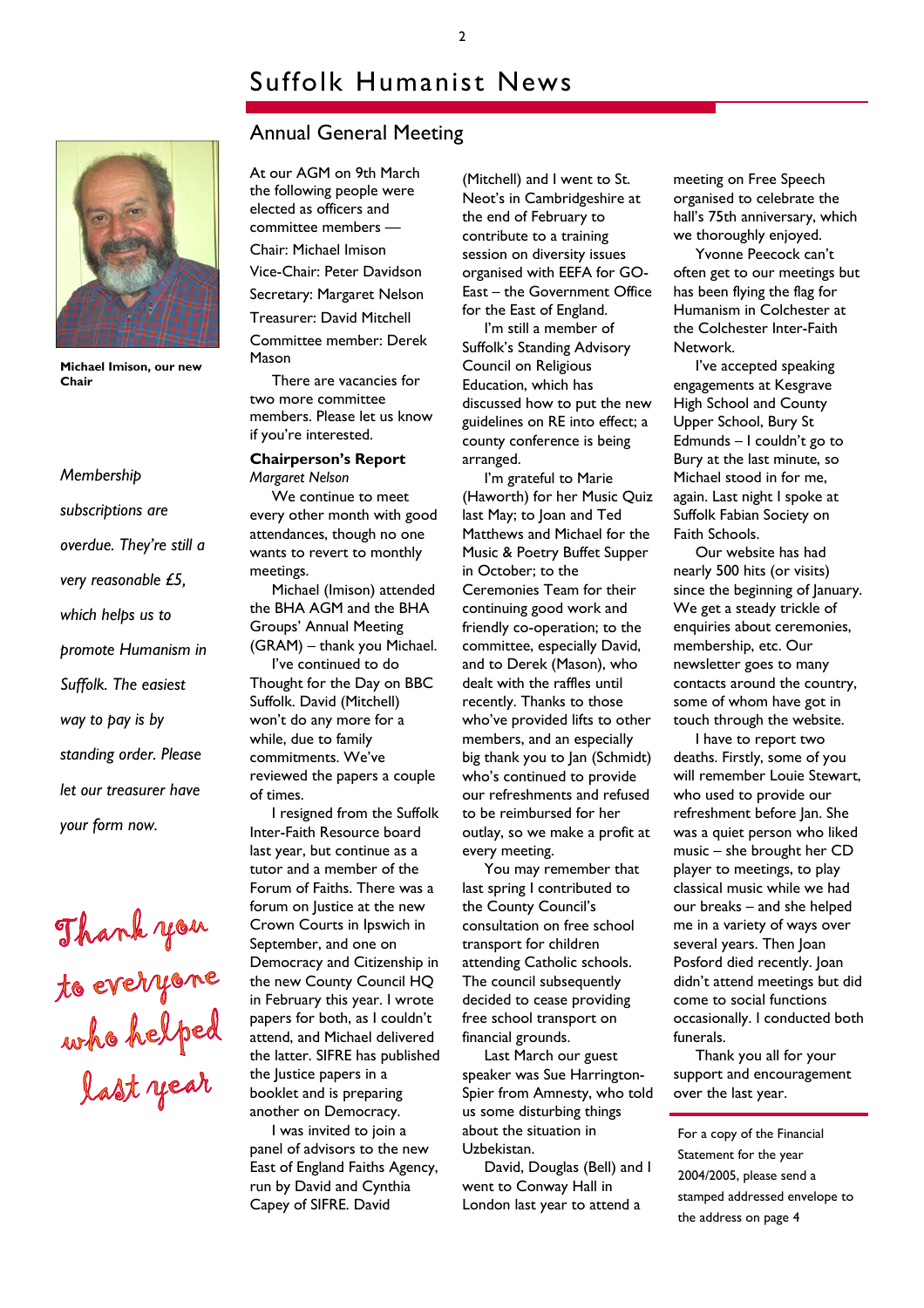### Annual General Meeting

#### **Secretary/Treasurer's Report**

*David Mitchell* 

 Firstly I would like to thank Margaret and the other committee members for their continuing support, with a special mention for Marie, who often lends her house as a comfortable and welcoming venue for committee meetings.

 The addition of new members in the last twelve months has been especially pleasing and some of them have become regular attendees at our bi-monthly meetings, bringing a welcome range of views and experiences with them. I have particularly enjoyed meetings in the past year and I thank those new members, some of whom travel a considerable

distance to get here.

 Several members who remain on our membership database have allowed their subscriptions to lapse. These members are still receiving regular newsletters by post or e-mail but I suggest that a final appeal be made to them in the next couple of months to decide whether they wish to pay up and remain as members or have their names removed. Our BHA affiliation fee is based on the number of members and our database should only contain those who really wish to be part of the organisation, if only to keep in touch via the newsletter.

 A disappointingly small number of members have decided to pay their annual subscriptions by standing

order. I thank the eight who have for making life simpler for me and themselves by doing so. I would encourage all those members with bank accounts to do the same. It's very simple and really saves an awful lot of time and effort all round.

 Because of the problems in bringing in subscriptions our income from them has dropped considerably in the past twelve months but donations have increased, largely thanks to a donation of £200 from a grateful client of Sophie's. That, together with an overall reduction in outgoings has resulted in our balance at the Co-operative bank rising in the twelve months from £208.38 to £533.67 so we remain on a firm financial footing.



**David Mitchell, Treasurer** 

*"Getting rid of religion would be a start, wouldn't it?" The Icelandic singer, Bjőrk, when asked how she would make the world a better place.* 



**in France,** *Cafés Philo***, or Philosophy Cafés, have become popular** 

## Who wants to talk?

Lots of people, it seems.

 Before the AGM, I printed out random subjects on cards and asked members to pick one. We ended up talking about two things; 'labels' (the ones we give ourselves, the ones other people give us, and the ones we give other people), and 'travel'. The idea came from a newspaper report on the results of a survey. Apparently many would like to enjoy more conversation, but felt they don't get enough opportunity, or else usually end up making small talk. There were only six of us that night, none with particularly strident opinions.

 On 'labels', we talked about how we're expected to define ourselves by what we do when we meet strangers in social situations. Though you may give some information about yourself, if

you don't divulge your profession or occupation your inquisitor may have difficulty attaching a label, and he or she might be at a loss to know what to talk about next. Once someone has given you a label, he or she may not understand you any better; he or she may make inaccurate assumptions. By being a little enigmatic, you may encourage someone to think about who or what you might be - or he or she may simply give up and move on to talk to whoever will play the game.

We talked about travel. and the consequences of air pollution, and whether or not it opens the mind. Perhaps, it was suggested, air traffic would have to be restricted before long, to cut pollution. In the days immediately after 9/11 all air traffic in North

America was grounded, and the skies were clear of the usual haze of exhaust gases. The consensus was that if we want clear and clean skies, we must restrict air travel.

 As we were leaving, everyone said how much they'd enjoyed talking. One conversationalist phoned me several days after the meeting. He'd been thinking about what we'd said, and still had more to say, so we talked a bit more.

 I recently learned that, in France, *Cafés Philo*, or Philosophy Cafés, have become popular, and the idea is spreading. They're places where people go for 'organised debate', making philosophy accessible for all. Another example of people being hungry for ideas, and for intelligent conversation.

*MN*